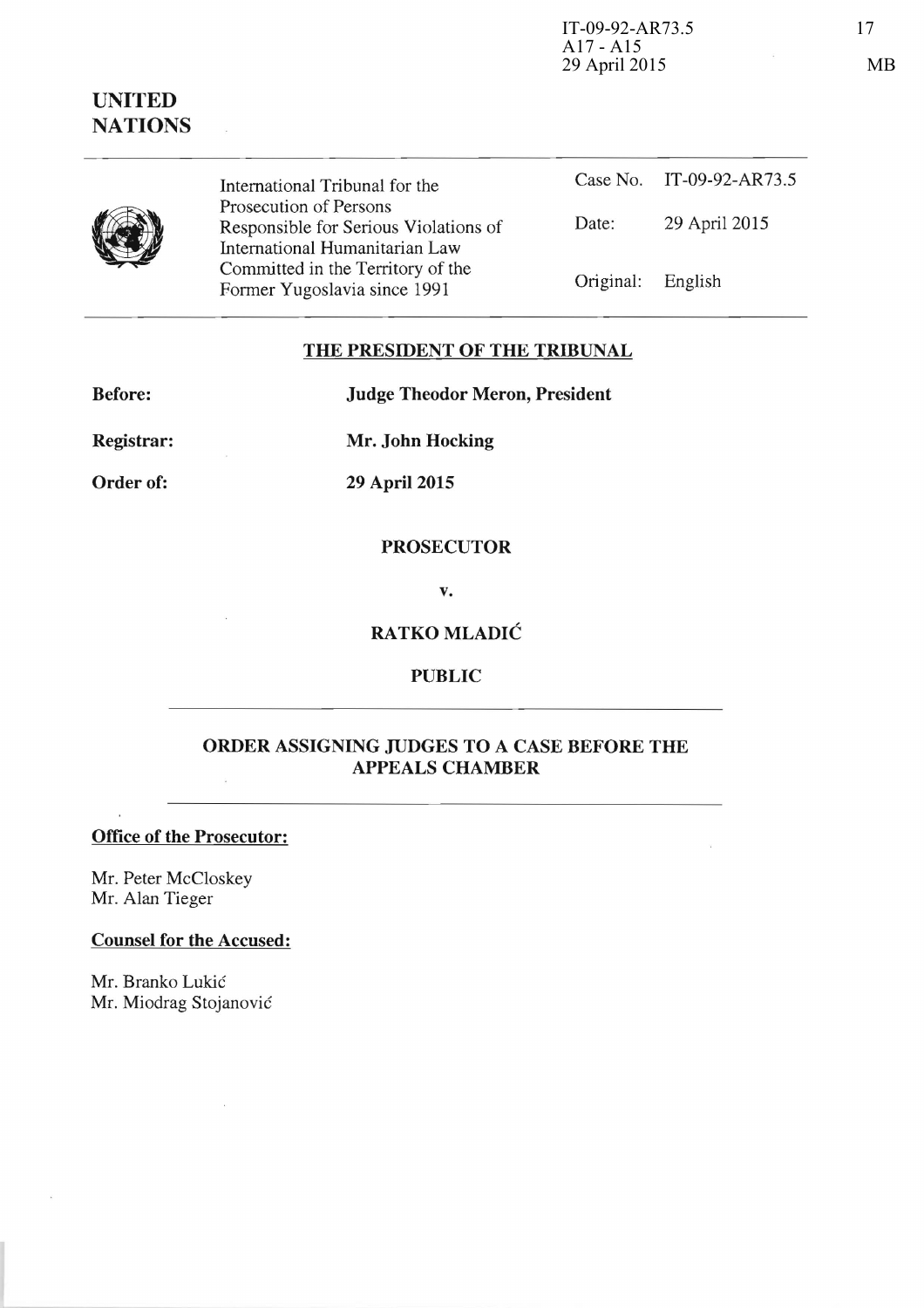**I, THEODOR MERON,** President of the International Tribunal for the Prosecution of Persons Responsible for Serious Violations of International Humanitarian Law Committed in the Territory of the former Yugoslavia since 1991 ("Tribunal");

**NOTING** the "Decision on Defence Request to Adopt Modality for Prosecution Re-Opening" rendered by the Trial Chamber seised of *Prosecutor v. Ratko Mladic,* Case No. IT-09-92-T ("Trial Chamber") on 27 March 2015 ("Impugned Decision"), granting the Defence an adjournment of one month to prepare, *inter alia,* for the re-opening of the Prosecution case and setting the dates for the hearing schedule; $<sup>1</sup>$ </sup>

**NOTING** the Trial Chamber granted a Defence motion for certification to appeal the Impugned Decision on 17 April 2015; $^2$ 

**NOTING** the "Interlocutory Appeal of the 27 March 2015 Decision on Defence Request to Adopt Modality for Prosecution Re-Opening", filed by counsel for Ratko Mladic on 24 April 2015;

**CONSIDERING** Articles 12 and 14 of the Statute of the Tribunal and Rule 73(B) of the Rules of Procedure and Evidence of the Tribunal ("Rules");

**NOTING** that Rule 19(A) of the Rules authorizes the President to coordinate the work of Chambers;

**CONSIDERING** the composition of the Appeals Chamber of the Tribunal as set out in document *IT/2631Rev.* 7, issued on 16 December 2013;

**CONSIDERING** the appeal management and case distribution needs of the Tribunal;

Impugned Decision, paras 13, 15.